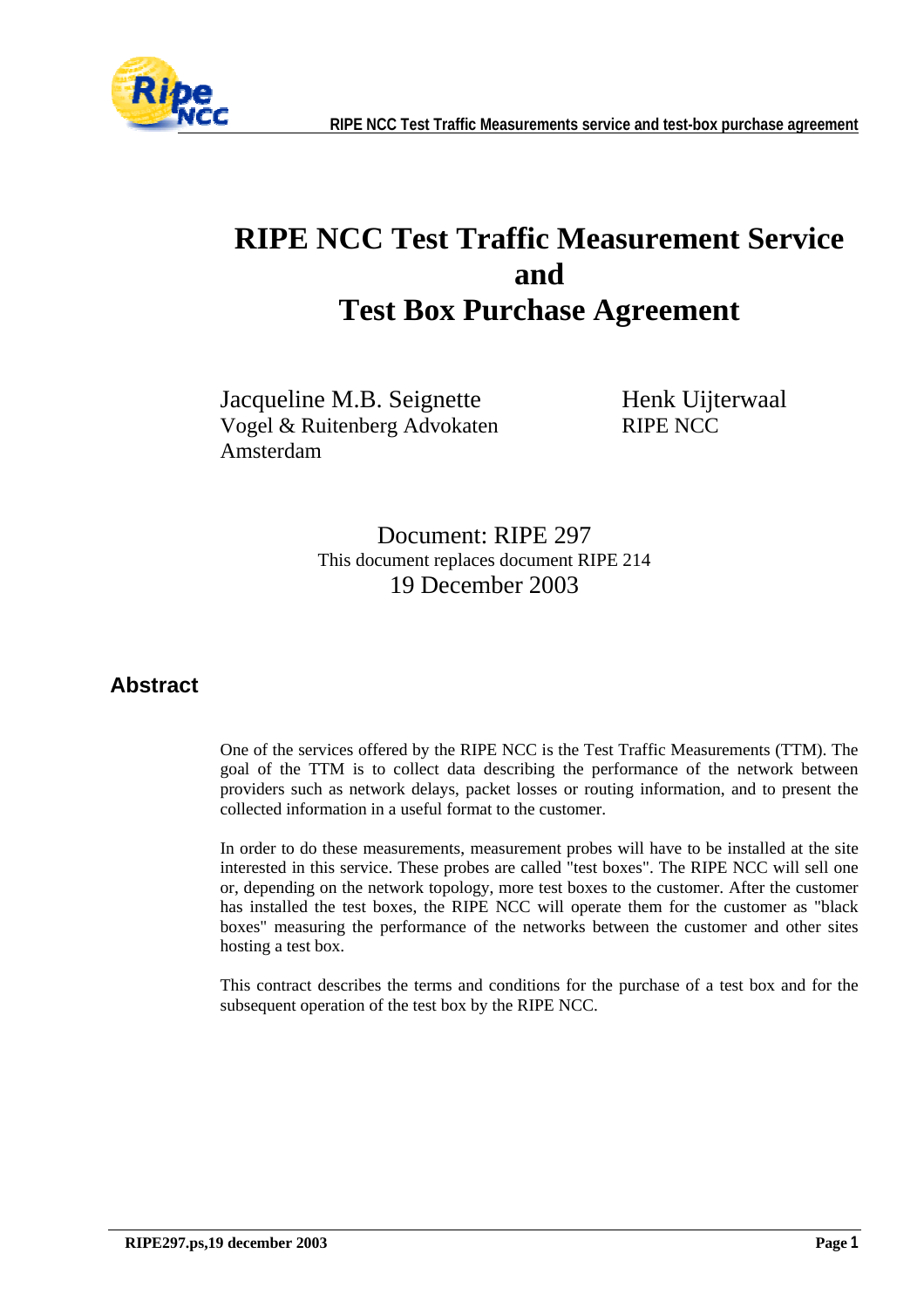

#### **Customer**

| Name:                                             |
|---------------------------------------------------|
| <b>Legal Form:</b>                                |
| <b>Registered Office:</b>                         |
| <b>Address:</b>                                   |
| City/Country:                                     |
|                                                   |
| Lawfully represented by:                          |
| <b>Billing and Administrative Contact Person:</b> |
| Name:                                             |
| <b>Telephone number:</b>                          |
| <b>Fax number:</b>                                |
| <b>E-mail address:</b>                            |
| <b>Billing address:</b>                           |

# **Contract Specifications**

| <b>Number of Test Boxes to be delivered:</b>                |   |               |
|-------------------------------------------------------------|---|---------------|
| <b>Total Purchase Price:</b>                                | € |               |
| <b>Shipping Costs:</b>                                      | € |               |
| <b>Installation Costs:</b>                                  | € |               |
| <b>VAT</b> tariff:                                          |   | $\frac{0}{0}$ |
| <b>Number of Test Boxes for which Service is requested:</b> |   |               |
| Service Fee until 31 December of the current year:          | € |               |
| <b>Service Fee subsequent years:</b>                        | € | annually      |
| <b>VAT</b> tariff:                                          |   | $\frac{6}{9}$ |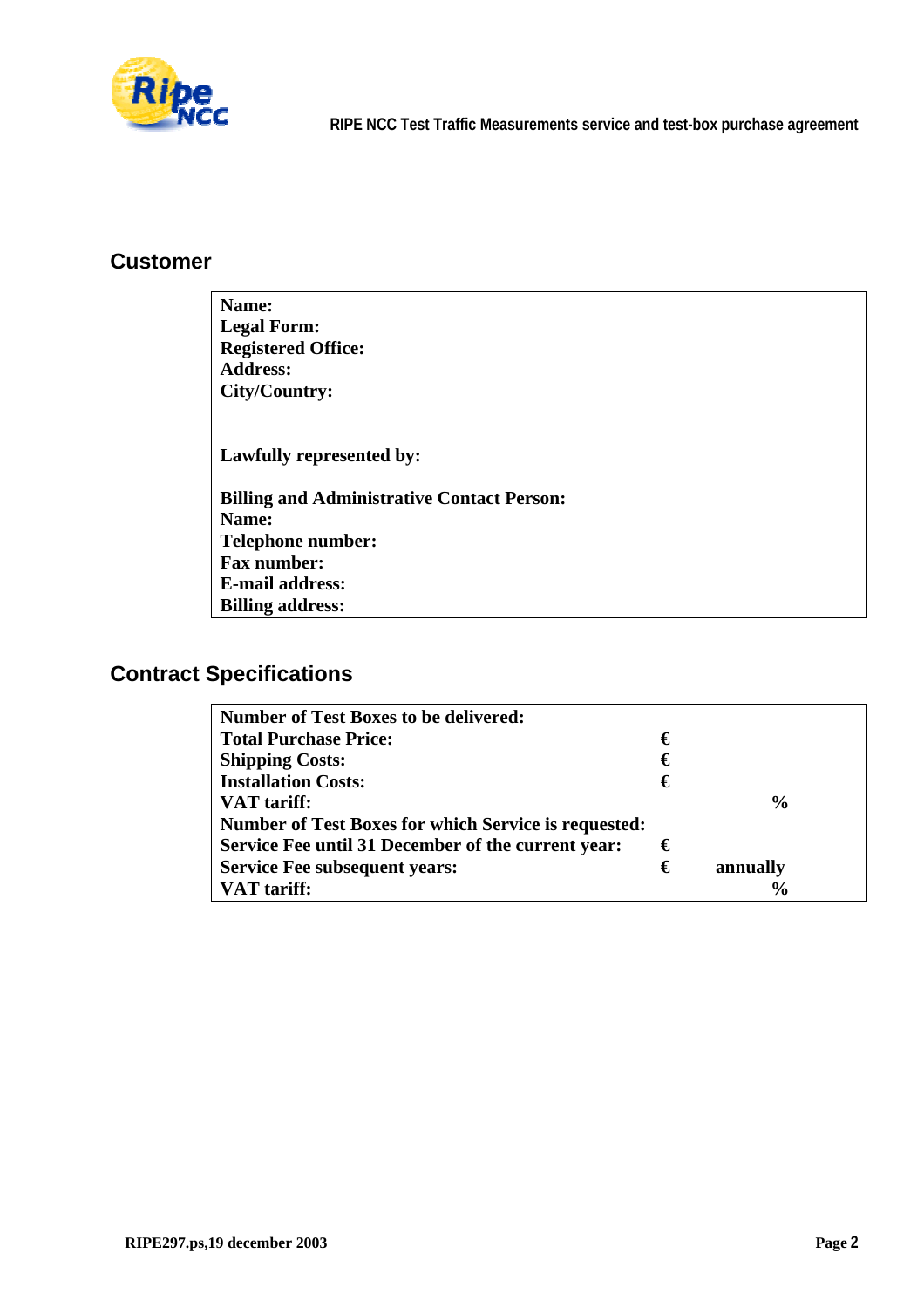

# **Test Box 1**

| Site (Location at which Test Box will be installed):     |                         |
|----------------------------------------------------------|-------------------------|
| <b>Technical Contact Person(s) at the Test Box Site:</b> |                         |
| Name(s):                                                 |                         |
| <b>Telephone Number:</b>                                 |                         |
| <b>Fax Number:</b>                                       |                         |
| <b>E-mail address:</b>                                   |                         |
| <b>Shipping Address:</b>                                 |                         |
| <b>Shipping Instructions:</b>                            | <b>DHL/FedEx/UPS</b>    |
| <b>FedEx or UPS customer number:</b>                     |                         |
| <b>Rack Space:</b>                                       | available/not available |
| <b>Suitable antenna position:</b>                        | available/not available |
| <b>Estimated Maximum Cable Length:</b>                   | meters                  |
| Estimated time needed to install the antenna:            | weeks                   |
| <b>Remarks/Special requirements:</b>                     |                         |
|                                                          |                         |
|                                                          |                         |
|                                                          |                         |
|                                                          |                         |
| <b>Description of local network situation:</b>           |                         |
|                                                          |                         |
|                                                          |                         |
|                                                          |                         |
|                                                          |                         |
|                                                          |                         |
|                                                          |                         |
|                                                          |                         |
|                                                          |                         |
|                                                          |                         |
| <b>IPv4-address for the Test Box:</b>                    |                         |
| IPv4-address of a local resolving name-server(s):        |                         |
|                                                          |                         |
| <b>IPv4-address of Default Gateway:</b>                  |                         |
| <b>IPv4-netmask for the machine:</b>                     |                         |
| IPv4address (-range) for monitoring machines:            |                         |
| <b>IPv6</b> address for the Test Box                     |                         |
|                                                          |                         |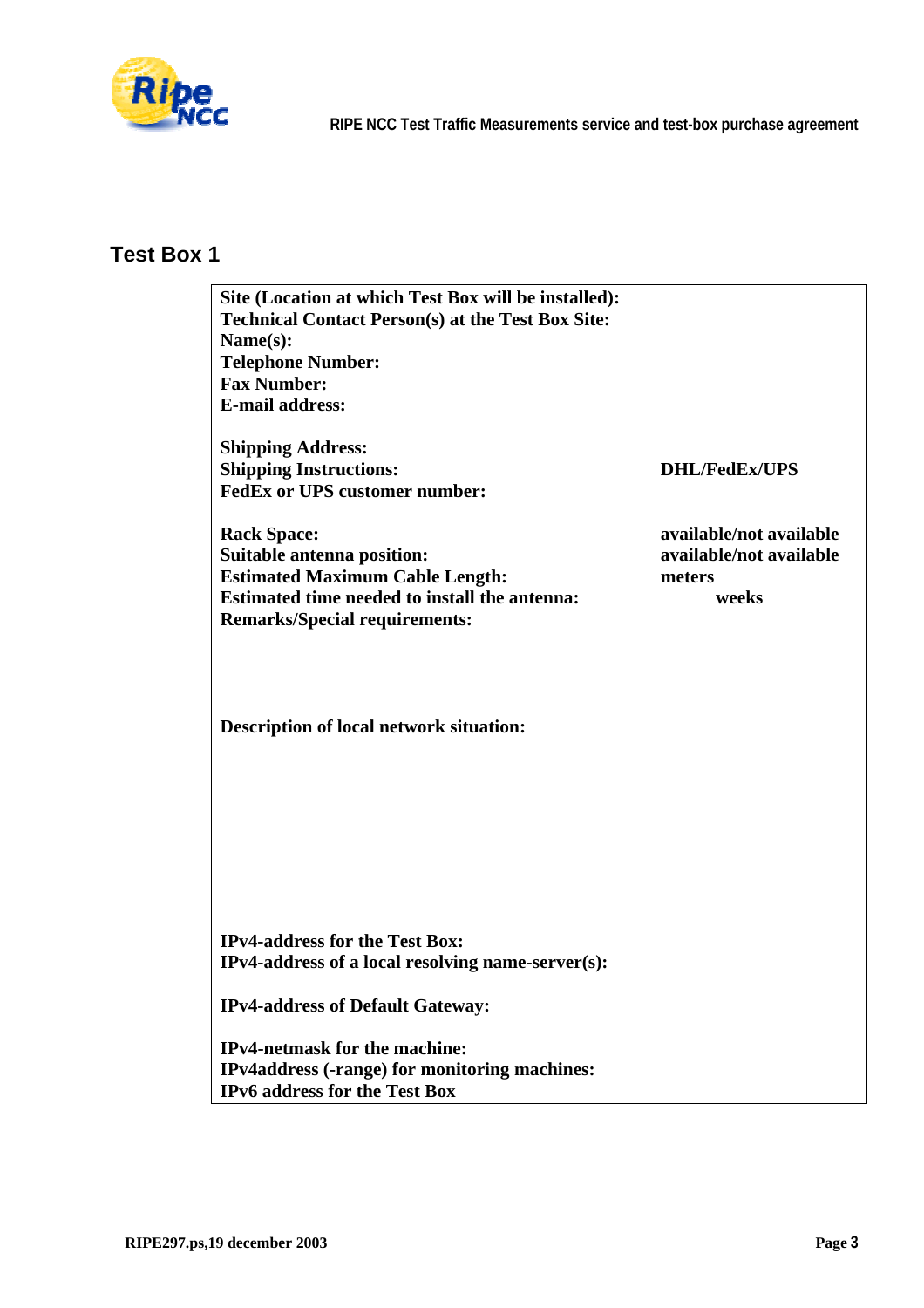

# **If applicable: Test Box 2 (3, 4, etc.)**

| Site (Location at which Test Box will be installed):                                       |                         |
|--------------------------------------------------------------------------------------------|-------------------------|
| <b>Technical Contact Person(s) at the Test Box Site:</b>                                   |                         |
| Name(s):                                                                                   |                         |
| <b>Telephone Number:</b>                                                                   |                         |
| <b>Fax Number:</b>                                                                         |                         |
| <b>E-mail address:</b>                                                                     |                         |
| <b>Shipping Address:</b>                                                                   |                         |
| <b>Shipping Instructions:</b>                                                              | <b>DHL/FedEx/UPS</b>    |
| <b>FedEx or UPS customer number:</b>                                                       |                         |
| <b>Rack Space:</b>                                                                         | available/not available |
| <b>Suitable antenna position:</b>                                                          | available/not available |
| <b>Estimated Maximum Cable Length:</b>                                                     | meters                  |
| Estimated time needed to install the antenna:                                              | weeks                   |
| <b>Remarks/Special requirements:</b>                                                       |                         |
| <b>Description of local network situation:</b>                                             |                         |
| <b>IPv4-address for the Test Box:</b><br>IPv4-address of a local resolving name-server(s): |                         |
| <b>IPv4-address of Default Gateway:</b>                                                    |                         |
| <b>IPv4-netmask for the machine:</b>                                                       |                         |
| IPv4-address (-range) for monitoring machines:                                             |                         |
| <b>IPv6</b> address for the Test Box                                                       |                         |
|                                                                                            |                         |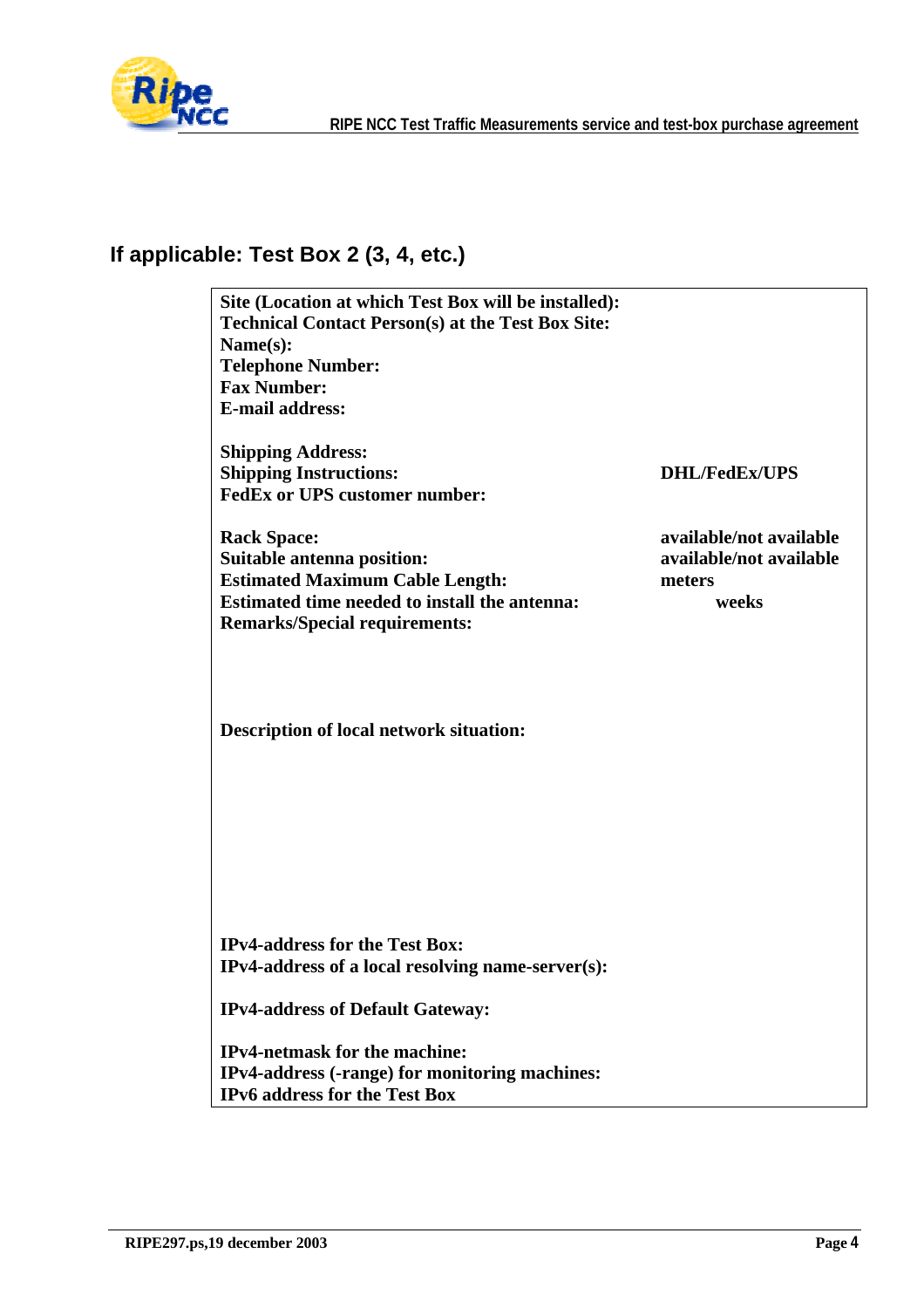

**Customer and the RIPE NCC herewith enter into this Agreement including the General Terms attached hereto. Customer declares to have read and agree with the General Terms.** 

| <b>Customer</b>  | <b>RIPE NCC</b>                    |
|------------------|------------------------------------|
| <b>Place:</b>    | Place: Amsterdam, the Netherlands. |
| Date:            | Date:                              |
| <b>Name:</b>     | Name:                              |
| <b>Position:</b> | <b>Position:</b>                   |
| Signature(s):    | <b>Signature:</b>                  |

# **General Terms to the RIPE NCC Test Traffic Measurement Test-Box Purchase and Service Agreement**

### **Article 1 - Definitions**

| Agreement:            | Test Traffic Measurement Box Purchase and Service<br>Agreement consisting of the Contract Form and these<br>General Terms, including Annex A to E.                                                                                      |
|-----------------------|-----------------------------------------------------------------------------------------------------------------------------------------------------------------------------------------------------------------------------------------|
| <b>Contract Form:</b> | Contract form specifying the Customer's name and<br>address, the number of purchased Test Boxes, the total<br>Purchase Price and Service Fee as well as a description<br>of the local situation at the Site as provided by<br>Customer. |
|                       | <b>Functional Specifications:</b> The functional specifications applicable to the Test Box<br>as set forth in Annex A hereto.                                                                                                           |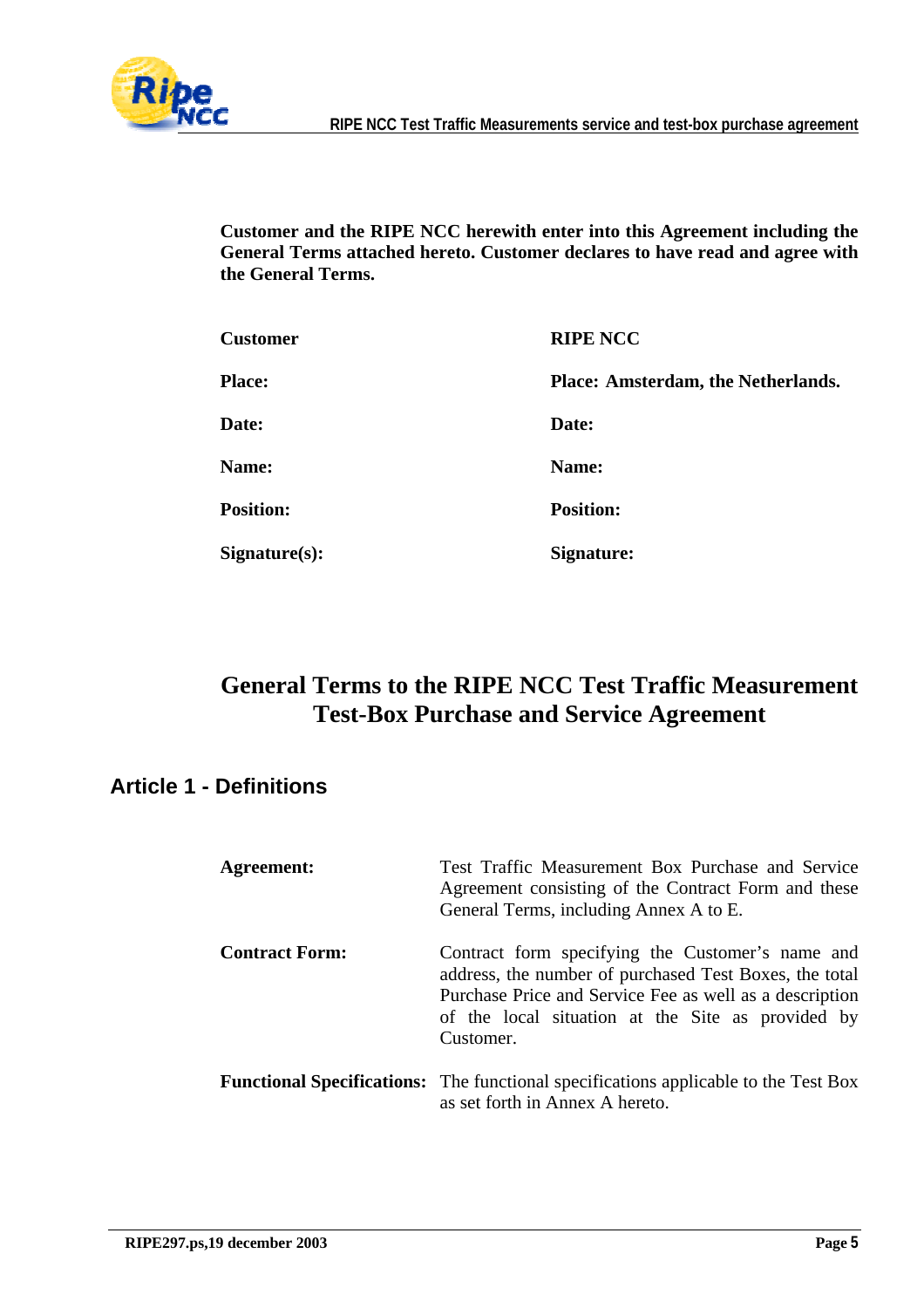

|                               | Hardware and Software Requirements: The hardware, software and network<br>requirements necessary to install and operate the Test<br>Box as set forth in Annex A hereto.                                                                                                 |
|-------------------------------|-------------------------------------------------------------------------------------------------------------------------------------------------------------------------------------------------------------------------------------------------------------------------|
| <b>Installation Costs:</b>    | Fee covering the costs made by the RIPE NCC in<br>assisting Customer to install the Test Box.                                                                                                                                                                           |
| <b>Installation Document:</b> | Document ripe-168 subsections 2 and 3 describing the<br>installation procedure.                                                                                                                                                                                         |
| <b>Purchase Price:</b>        | Total Price of the Test Box(es) to be delivered under<br>this Agreement.                                                                                                                                                                                                |
| <b>Rights of Use:</b>         | Uses of the Test Box (including TTM Software) to<br>Customer is authorised under this<br>which the<br>Agreement.                                                                                                                                                        |
| <b>RIPE NCC:</b>              | Réseaux IP Européens Network Coordination Centre<br>(RIPE NCC), an association under the laws of the<br>Netherlands with official seat in Amsterdam, the<br>Netherlands.                                                                                                |
| <b>Service Fee:</b>           | Annual fee to be paid by Customer to the RIPE NCC<br>for the provision of the Services.                                                                                                                                                                                 |
| <b>Services:</b>              | The services as specified in Article 4 of this<br>Agreement.                                                                                                                                                                                                            |
| Site:                         | Location at which the Test Box will be used by<br>Customer, as specified on the Contract Sheet                                                                                                                                                                          |
| <b>Test Box:</b>              | Box provided by the RIPE NCC containing TTM<br>Software for the collection of data on the performance<br>of the network between providers such as network<br>delays, packet losses or routing information, as further<br>described on http://www.ripe.net/test-traffic. |
| <b>TTM Data:</b>              | The data which may be collected from the Test Box.                                                                                                                                                                                                                      |
| <b>TTM Database:</b>          | Database operated by the RIPE NCC containing TTM<br>Data collected by the RIPE NCC.                                                                                                                                                                                     |
| <b>TTM Software:</b>          | Test traffic measurement software embedded in the<br>Test Box.                                                                                                                                                                                                          |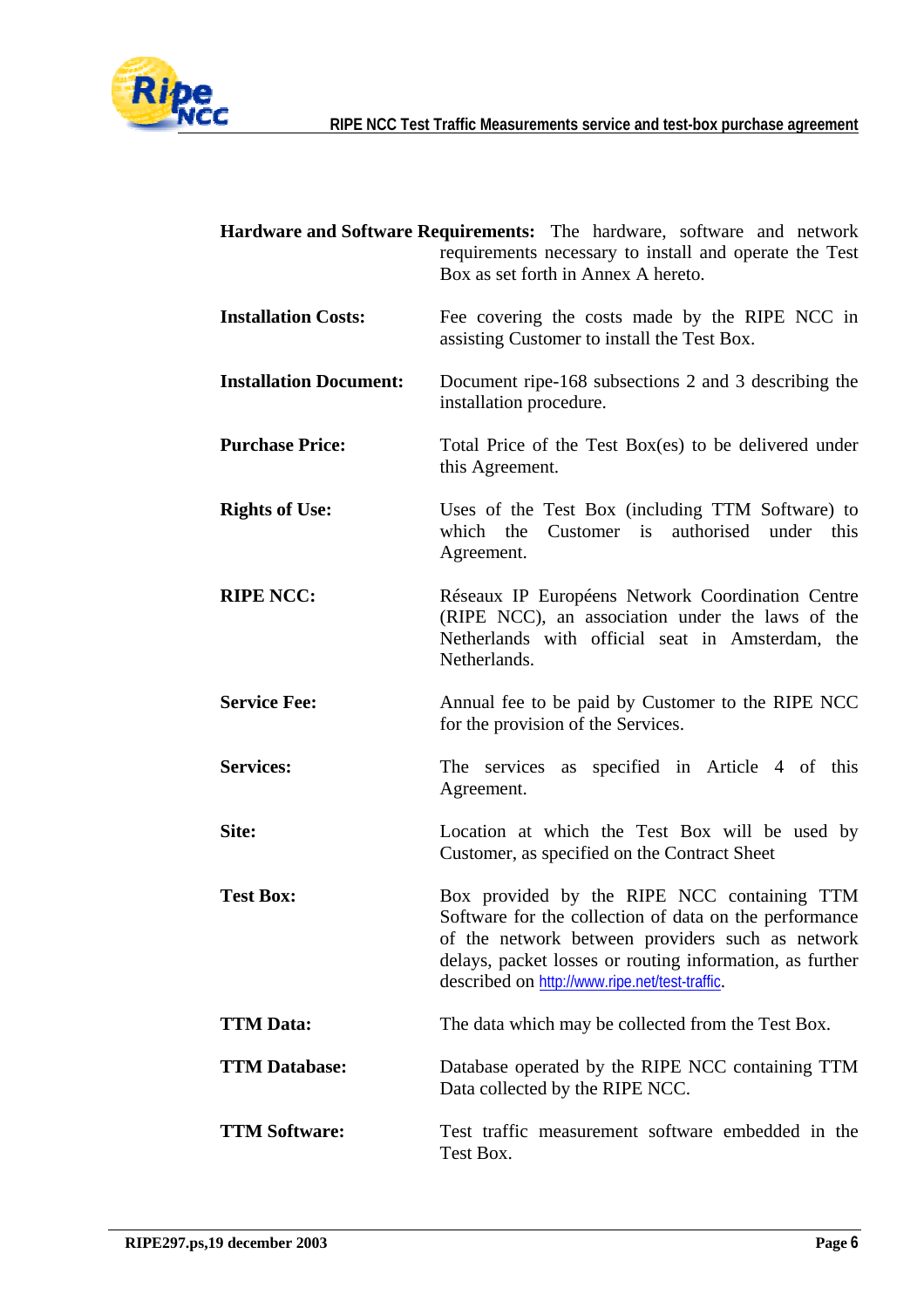

#### **Article 2 – Subject Matter of this Agreement**

- 1. Subject to the provisions of this Agreement, the RIPE NCC will sell and provide, and the Customer shall purchase the number of Test Boxes as indicated on the Contract Form and pay for the Services as specified in Article 4.
- 2. In the event Customer enters into the Agreement for the provision of Services in respect of Test Boxes delivered by RIPE NCC prior to entering into this Agreement (see Contract Form), the RIPE NCC will provide and the Customer shall pay for the Services as specified in Article 4 in respect of these Test Boxes. Articles 3 and 9 do not apply to these Test Boxes. The physical ownership of these Test Boxes is transferred to Customer upon entering into this Agreement.
- 3. This Agreement is independent from the standard RIPE NCC Service Agreement and RIPE NCC membership and does not entitle Customer to RIPE NCC membership services.

#### **Article 3 – Delivery and Installation**

- 1. The procedure for the delivery and installation of the Test Box is described in Annex B hereto.
- 2. Subject to payment by Customer of the Installation Costs, the RIPE NCC shall assist Customer in installing the Test Box as described in the Installation Document.
- 3. Customer declares that it has read the Installation Document and that the Site meets the Hardware and Software Requirements necessary to install and operate the Test Box.
- 4. The Test Box shall not include a keyboard, monitor or mouse. These are only needed during maintenance of the test box. In such case, the Customer will provide a monitor, keyboard and/or mouse for a short period in consultation with the RIPE NCC. Also not included are routers, firewalls and other equipment necessary to connect the test box to the Internet, as well as any special hardware such as re-radiators, antenna splitters, cables, etc.
- 5. After delivery at the Site, Customer will bear all the risks of loss, destruction or damage, whatever the cause may be.

#### **Article 4 – Services**

- 1. In consideration of the Service Fee and during the term of this Agreement, the RIPE NCC shall provide the services described in this Article.
- 2. The RIPE NCC shall operate the Test Box by remote access in order to collect TTM Data. TTM Data shall be collected at least once a day by a central computer at the RIPE NCC. If the TTM Data could not be collected for a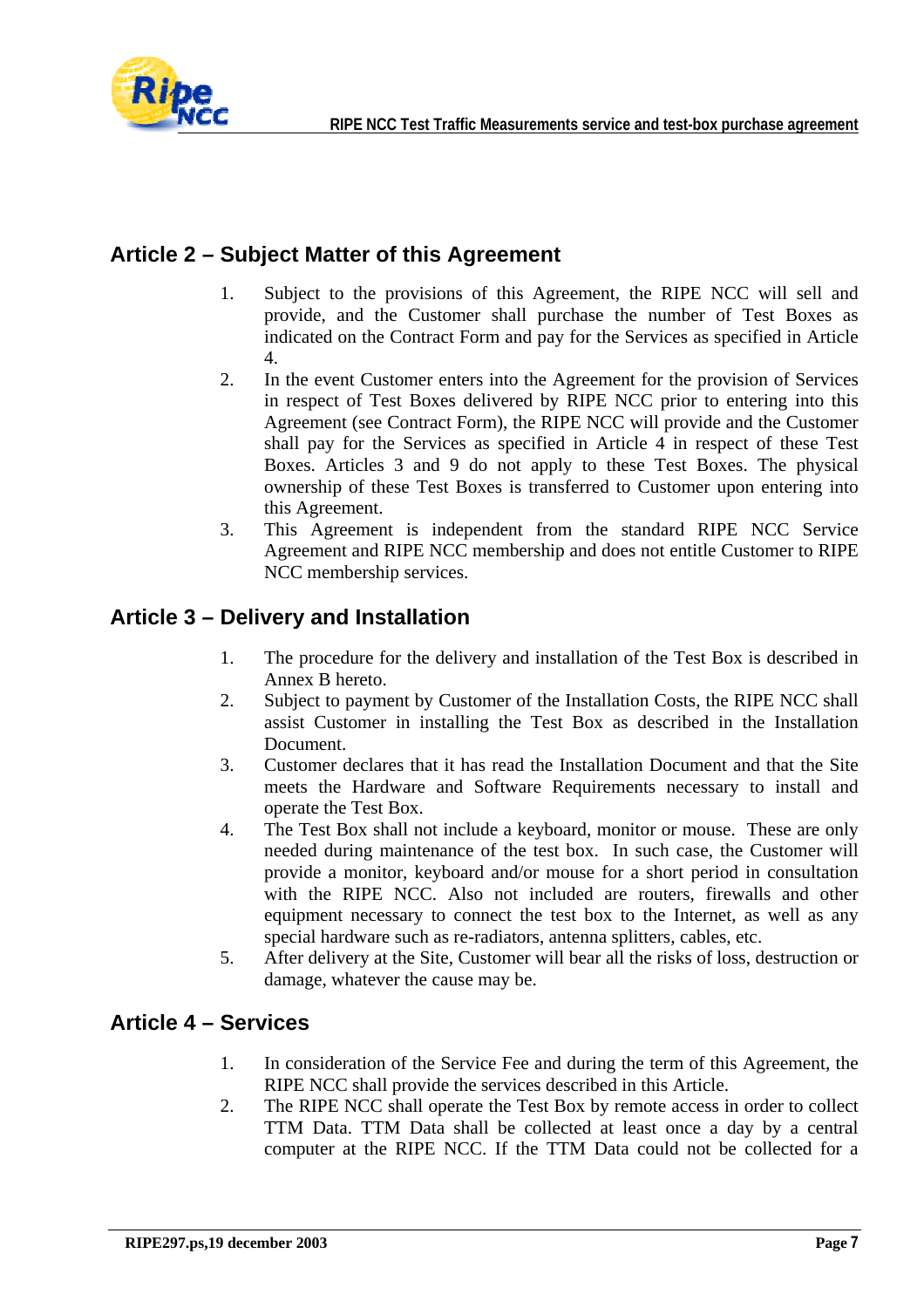

particular day, the RIPE NCC will try to collect the TTM Data the next day until the files expire after 30 days.

- 3. The RIPE NCC shall store the TTM Data collected pursuant to 4.2 during a period of at least two years following the collection of the data.
- 4. At the customer's request, the RIPE NCC shall put the raw TTM Data retrieved from Customer's Test Box on a server in a format determined by the RIPE NCC.
- 5. The RIPE NCC shall correct errors, if any, to the best of its ability if the TTM Software due to such error does not meet the Functional Specifications. The RIPE NCC does not warrant that the TTM Software shall function without interruption or errors, or that any error will be remedied. The Test Box contains a back up copy of the TTM Software which the RIPE NCC may switch on in the event of failure of the running copy.
- 6. As soon as a new version of the software embedded in the Test Box is considered by the RIPE NCC to be ready for installation on distributed Test Boxes, the RIPE NCC shall install such new version on Customer's Test Box by means of remote distribution, in accordance with the procedures described in document ripe-168.
- 7. The RIPE NCC at its own discretion shall analyse the TTM Data and make the results available to Customer.
- 8. The RIPE NCC shall take actions it deems appropriate to secure the Test Box operations and the TTM Data.
- 9. The RIPE NCC may annually amend the Service Fee to reflect general price increases and to cover the total costs of its test traffic measurement operations. In the event the RIPE NCC decides to amend the Service Fee for the following calendar year, it will notify the administrative contact person thereof by post, fax or e-mail.
- 10. The RIPE NCC shall not be obliged to correct errors if the Test Box has not been installed or operated in accordance with this Agreement, if the local configuration is not as described in the Contract Form, if the Test Box has been used incorrectly, incompetently or without authorisation or if the error is caused by external causes, such as fire, water, power outage or lightning.

#### **Article 5 – Local Management of the Test Box**

- 1. The RIPE NCC shall operate the Test Box from its central computer. Local Management of the Test Box shall be done by the technical contact person(s) indicated on the Contract Form in accordance with the procedure described in Annex D. Customer shall not undertake other acts in respect of the Test Box than those authorised in this Agreement.
- 2. Customer shall take all reasonable technical and organisational measures to prevent unauthorised access to the Test Box, TTM Software and TTM Data.
- 3. Customer shall not interfere with any UPD, TCP and ICMP based traffic from and to any port on the Test Box needed to operate the Test Box or to do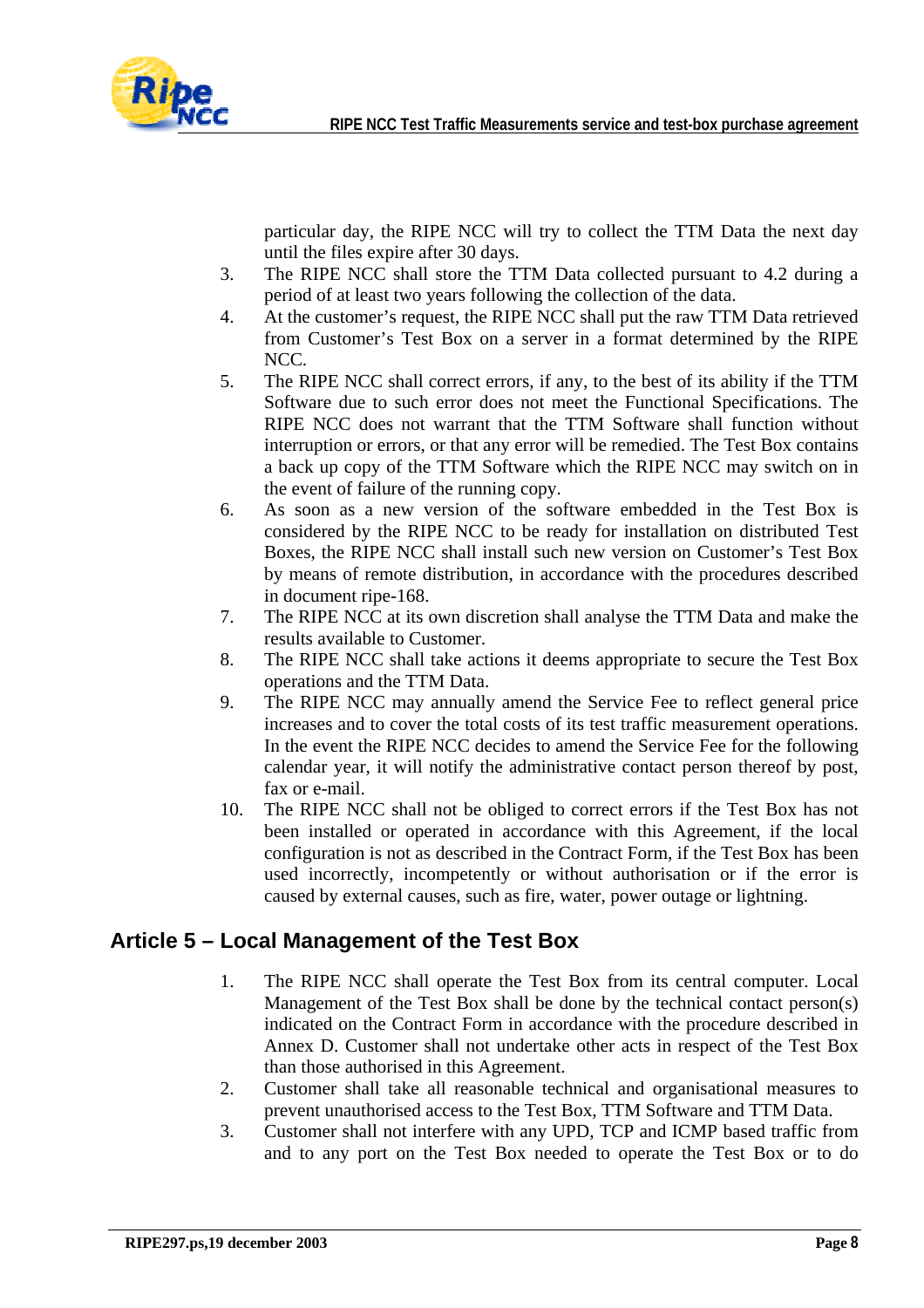

measurements. Customer shall ensure that upstream providers do not place filters on this traffic.

#### **Article 6 – Rights of Use**

- 1. During the term of this Agreement, Customer shall have the right to use the Test Box (including TTM Software) in accordance with this Agreement in order to enable the RIPE NCC to collect data on loss and delay of messages sent and received by Customer's network as described in the Contract Form. Customer shall not be entitled to use the Test Box and TTM Software for other purposes.
- 2. Customer is entitled to review the source code of the TTM Software in order to detect whether the TTM Software may introduce security risks at the Site. Upon request, the RIPE NCC shall make the source code available to Customer for this purpose.
- 3. Customer shall not be entitled to reproduce, modify and distribute reproductions or modified versions of the TTM Software unless necessary to exercise Customer's mandatory user rights under the applicable copyright law.
- 4. This Agreement and the sale of the Test Box pursuant to this Agreement does not in any way involve the transfer of any intellectual property right subsisting in the Test Box and TTM Software.
- 5. The RIPE NCC shall indemnify Customer against claims by third parties that the Test Box or part thereof infringes on intellectual property rights owned by them, provided Customer promptly notifies such claim to the RIPE NCC and enables the RIPE NCC to handle the defence and settlement negotiations.

#### **Article 7 – TTM Data**

- 1. The RIPE NCC shall be entitled to retrieve, reproduce, store and combine TTM Data in order to perform the Services specified in Article 4.
- 2. The RIPE NCC may provide TTM Data including the address and position of Customer's Test-Box to another ISP if the data refer to communication between Customer's Test Box and the Test Box of the other ISP.
- 3. The RIPE NCC may provide TTM Data and analysis of TTM Data to third parties for scientific and statistical purposes. This provision shall survive the expiry or termination of this Agreement.
- 4. Customer shall have access to the TTM Database at the RIPE NCC and the data contained therein only in order to download and analyse its own TTM Data and to compare them to the data made publicly available by the RIPE NCC on the network performance of other ISP's.
- 5. In presenting data from the TTM Database or analysis of these data to third parties, Customer shall comply with the data disclosure procedure as described in RIPE document ripe-180.ps or its successor. Customer shall not present modified Test Box Data or analysis.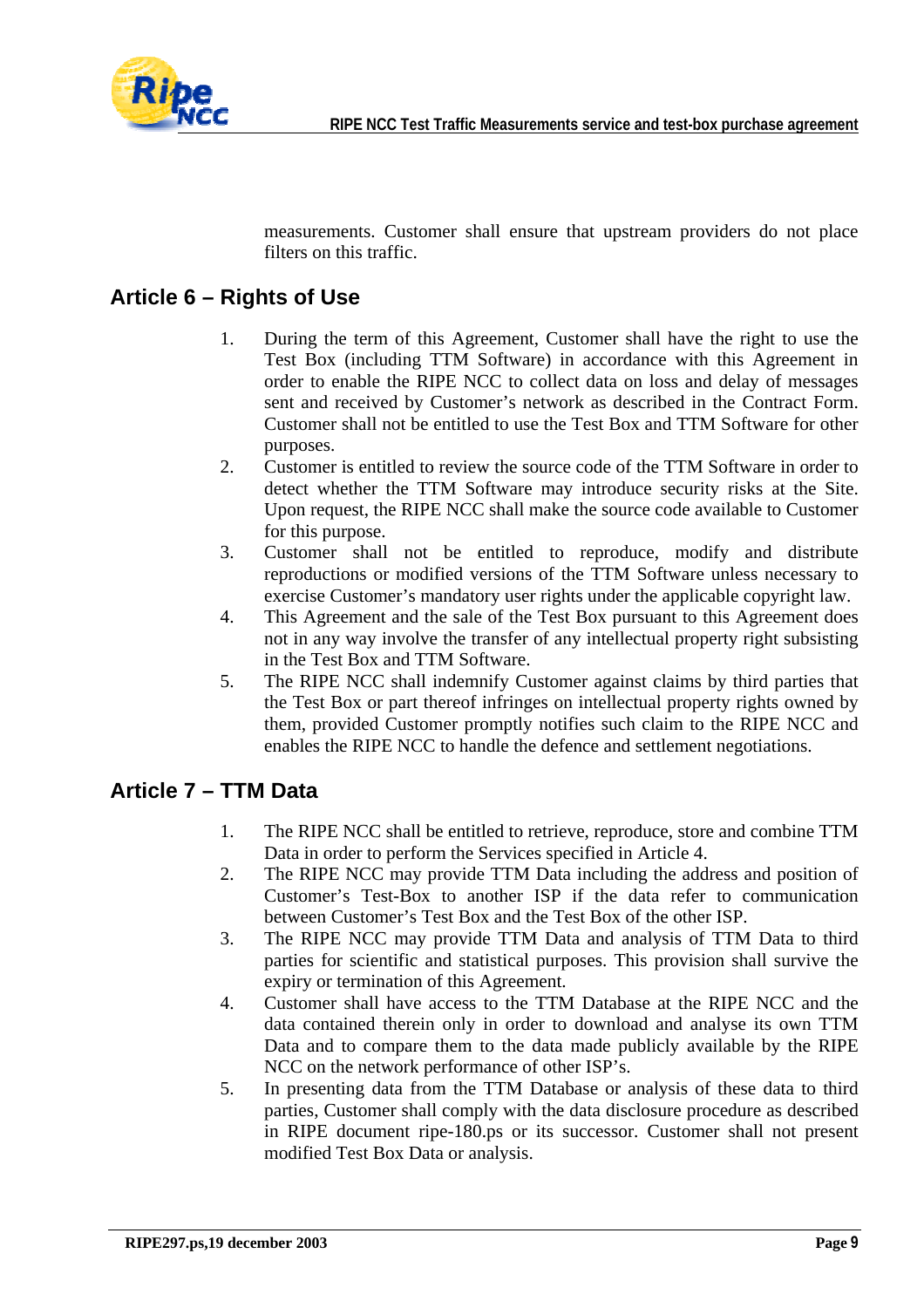

#### **Article 8 - Payment**

- 1. The RIPE NCC shall send Customer an invoice for the Purchase Price, Service Fee, Installation Costs and Shipping costs. The first invoice for the Service Fee shall be sent after delivery of the Test Box to Customer. The first invoice for the Service Fee pertaining to Test Boxes delivered to Customer prior to entering into this Agreement, will be sent to Customer directly after the Agreement has been entered into.
- 2. Payment shall be made by Customer to the RIPE NCC within 30 days of the invoice date, failing which Customer shall be in default with no notice of default being required.
- 3. With effect from the day on which Customer defaults on its payment obligations, Customer shall owe the RIPE NCC the statutory rate of interest on the amounts unpaid and reimburse the RIPE NCC for any extra-judicial collection costs, without prejudice to any other rights the RIPE NCC may invoke against Customer in connection with its failure to effect (timely) payment.
- 4. Customer may not postpone its payment obligations under this Agreement or offset payment by any of its own claims against the RIPE NCC.

#### **Article 9 – Test Box Warranty, Repair, Replacement**

- 1. During a period of twelve months from the date of delivery, the RIPE NCC warrants that the Test Box delivered by the RIPE NCC pursuant to this Agreement is free from defects in materials and workmanship.
- 2. The warranty may be exercised in accordance with the procedure described in Annex C.
- 3. The warranty does not apply if the Test Box has not been installed or operated in accordance with this Agreement, if the local configuration is not as described in the Contract Form, if the Test Box has been used incorrectly, incompetently or without authorisation or if the defect or error is caused by external causes, such as fire, water, power outage or lightning.
- 4. Customer may request repair or replacement of a Test Box or part outside the scope of the warranty in accordance with the procedure described in Annex C.

#### **Article 10 – Liability**

- 1. Without prejudice to the warranty provided in Article 9, the RIPE NCC shall not be liable against Customer for damage caused by a defect in the Test Box or a failure by the RIPE NCC to meet any obligation under this Agreement.
- 2. The exclusion of liability provided in subsection 1 does not apply if the failure or defect is due to a grossly negligent or wilful act or omission by the RIPE NCC managing personnel.
- 3. In no event shall the RIPE NCC be liable for indirect damages caused by a defect in the Test Box or a failure by the RIPE NCC to meet any obligation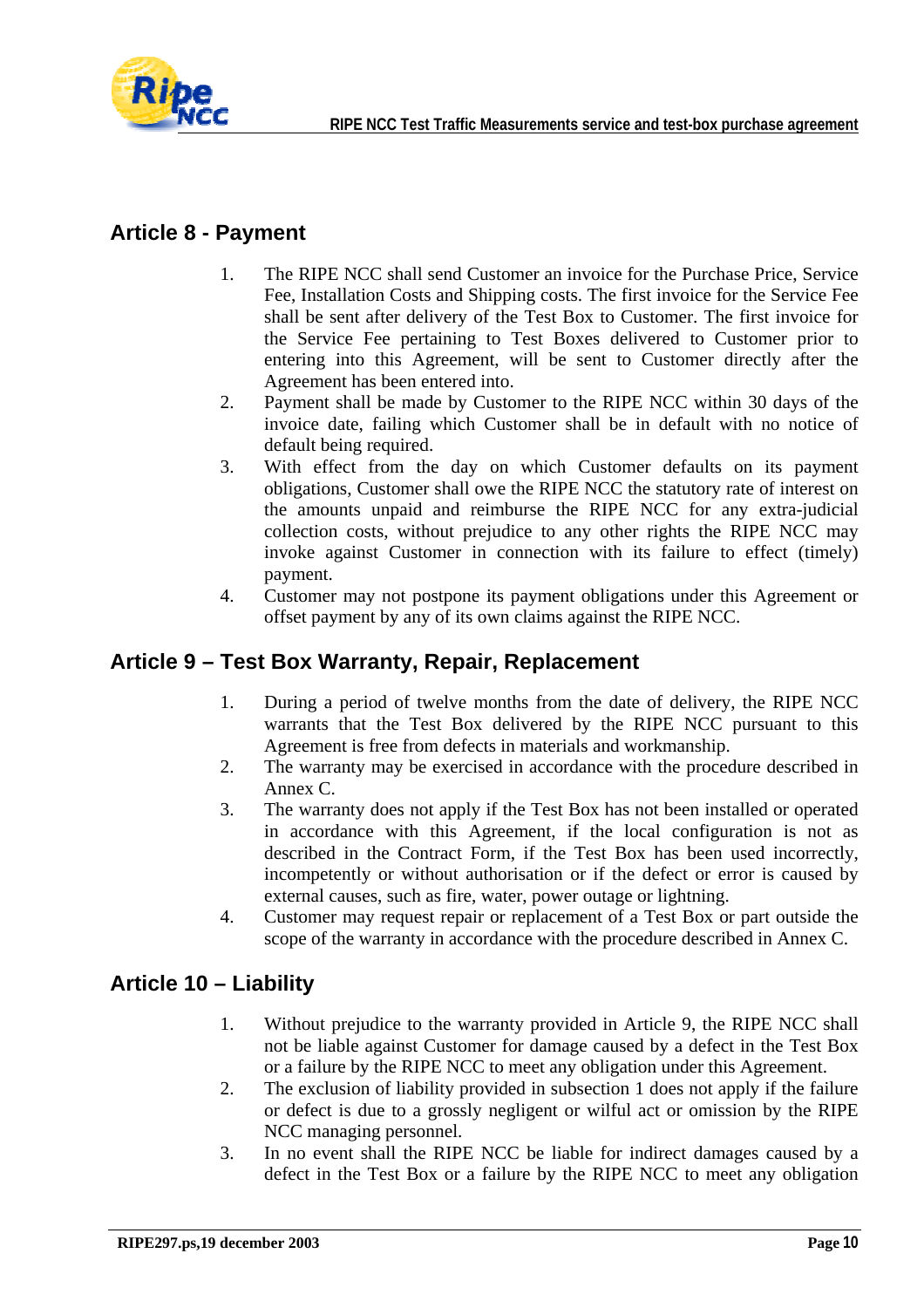

under this Agreement, including damage to the Customer's business or loss of profits.

- 4. Notwithstanding any other provision in this Article, the RIPE NCC shall not accept liability for:
	- mutilation or loss of TTM Data or other data during transmission or when stored on Customer's computers;
	- the results and consequences of analysis of TTM Data undertaken by the RIPE NCC;
	- The consequences of any modification or adaptation to the Test Box or TTM Software made by Customer or from the combination of the Test Box or TTM Software with hardware or software other than that prescribed in the Hardware and Software Requirements.
- 5. Notwithstanding any other provision in this Article, the RIPE NCC shall not be liable for damage as a result of a failure to meet any obligation under this Agreement if such failure is due to circumstances for which the RIPE NCC is not considered accountable according to law, contract or trade custom. The RIPE NCC in any event shall not be accountable for failures to perform resulting from the non- or untimely delivery of Test Box parts by suppliers or from interruptions or improper functioning of power or telecommunication services facilities.
- 6. Customer shall indemnify the RIPE NCC for any third-party claims filed against the RIPE NCC in relation to Customer's use of the Test Box or resulting from the non-performance by Customer of any obligation arising out of this Agreement.
- 7. In no event shall the liability of the RIPE NCC in connection with this Agreement exceed the Service Fee invoiced in respect of the calendar year in which the damage first occurred. The maximum shall apply per event or series of connected events resulting in such liability.

#### **Article 11 – Term and Termination**

- 1. The Agreement shall enter into force when signed by both parties and, unless terminated pursuant to the provisions of this Article, shall run until 31 December of the following calendar year. Subsequent to this date, the Agreement shall be automatically extended with periods of one year each, unless one of the parties terminates the Agreement against 31 December of the current calendar year by means of a written notice sent to the other party before 1 October of that year.
- 2. Customer subsequent to the receipt of a notification as meant in 4.9 shall be entitled to terminate the Agreement subject to a three months written notice to the RIPE NCC.
- 3. In the event Customer's obligations under this Agreement are substantially enlarged pursuant to a change in the procedures described in Annex B, C, D or E or in the RIPE documents referred to in this Agreement, Customer may immediately terminate the Agreement by means of a written notice to the RIPE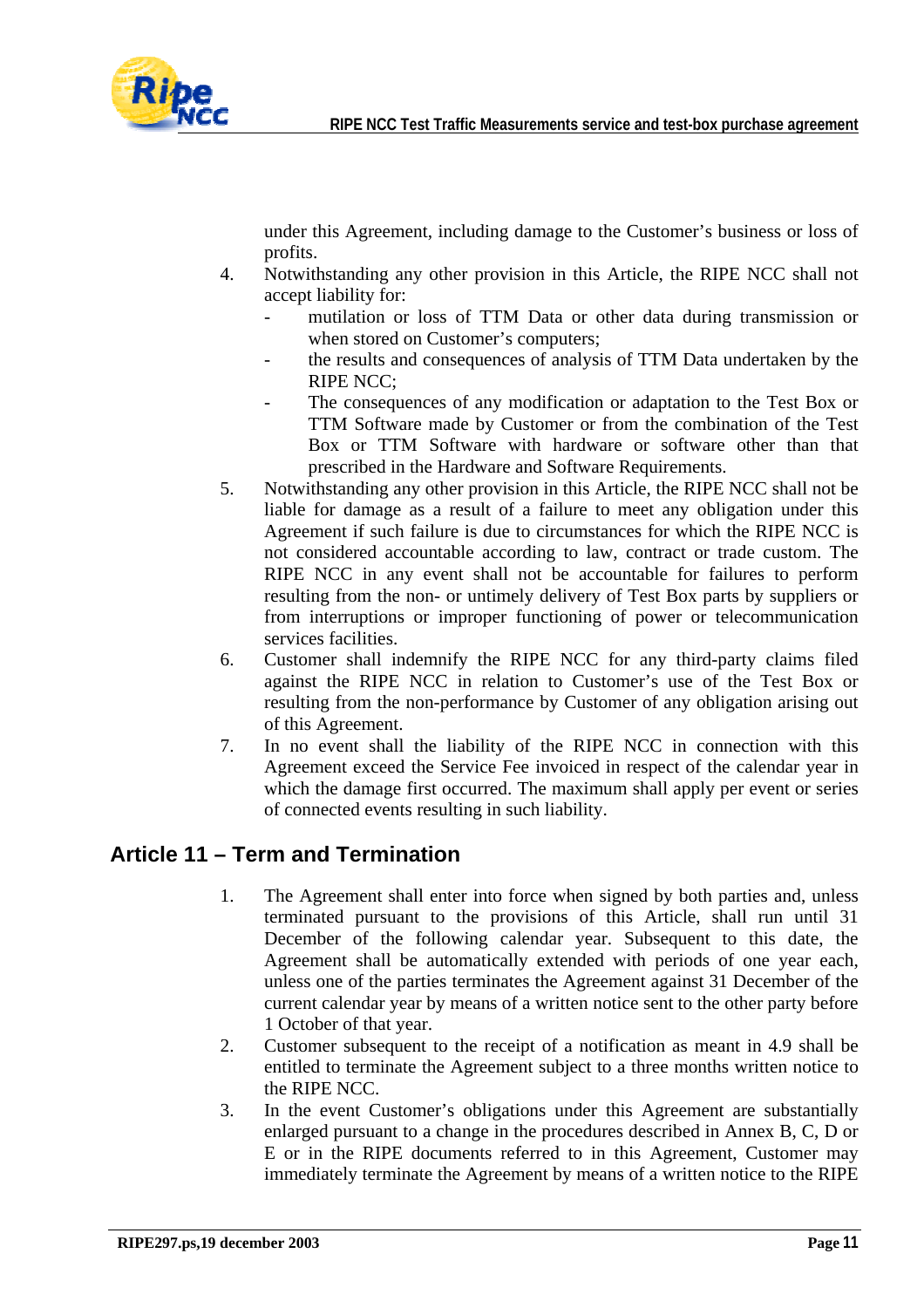

NCC. The RIPE NCC in that event shall reimburse to Customer the percentage of the Service Fee that corresponds with the remaining period of the current contract period.

- 4. In the event of a substantial breach by Customer of any of the following provisions, the RIPE NCC shall be entitled to terminate this Agreement with immediate effect by giving written notice: 5.1, 5.3, 6.2, 7.4, 7.5, and 8.2.
- 5. Without prejudice to 11.4, in the event of a substantial breach by a party of any other obligation under this agreement which is irremediable or which is not remedied within thirty (30) days of written notice from the other party requiring that it be remedied the other party shall be entitled to terminate this Agreement with immediate effect by giving written notice.
- 6. In the event that any party during the term of this Agreement enters into bankruptcy or liquidation or any other arrangement for the benefit of its creditors, the other party shall be entitled to terminate this Agreement with immediate effect by giving written notice.
- 7. Upon termination pursuant to this Article, the Rights of Use described in Article 6 and access to the RIPE NCC TTM database will terminate with immediate effect. The RIPE NCC shall be entitled and Customer shall cooperate to delete the TTM Software from the Test Box.

#### **Article 12 – Miscellaneous**

- 1. All the RIPE-documents referred to in this Agreement are available on [http://www.ripe.net](http://www.ripe.net/). Customer shall regularly take notice of updated RIPEdocuments available on the web site. The RIPE-documents referred to in this Agreement as well as the procedures described in Annex B to E to this Agreement may be replaced by new documents or procedures. The RIPE NCC shall announce such replacements via the mailing list [tt-host@ripe.net](mailto:tt-host@ripe.net). The corresponding sections in the replaced texts shall apply to this Agreement from the moment of their replacement.
- 2. Customer shall promptly notify RIPE NCC of any changes in the data on the Contract Form.
- 3. In the event that one or more provisions of this Agreement would appear to be non-binding, the other provisions of this Agreement will continue to be effective.
- 4. Without prior written authorisation by the RIPE NCC, Customer shall not be permitted to assign or sub-license any rights or assign or subcontract any obligations arising from this Agreement to a third party.
- 5. The RIPE NCC shall be entitled to assign and subcontract this Agreement in whole or in part to a third party.
- 6. The Agreement will be governed by Dutch law.
- 7. The competent court in Amsterdam has exclusive jurisdiction in respect of any disputes which may arise in connection with this Agreement. An action for the payment of the Purchase Price, Service Fee, Installation Costs or Shipping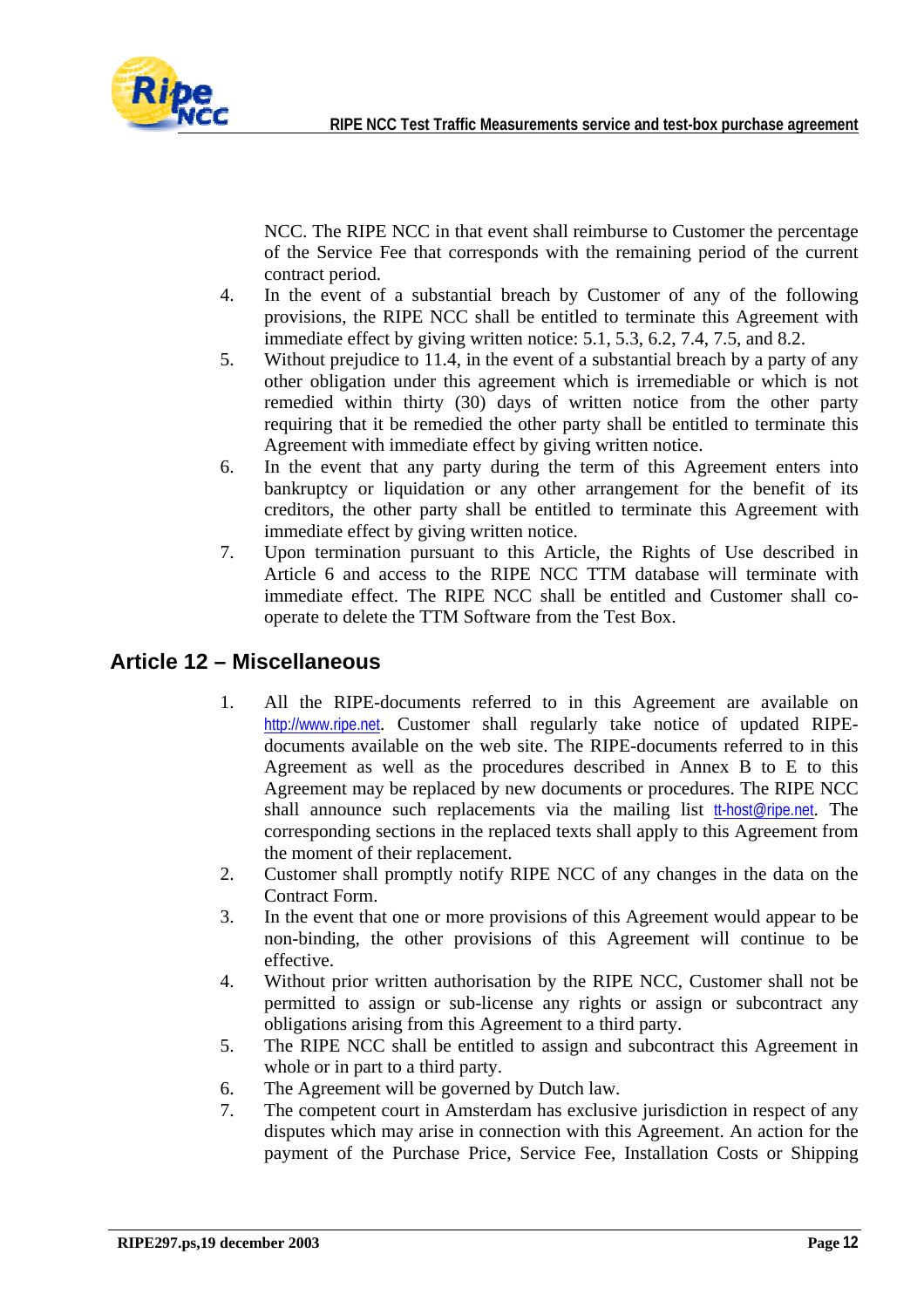

costs may however also be brought before the competent court in Customer's domicile.

#### **Annex A – Functional Specifications, Hardware and Software Requirements**

#### **Functional Specifications**

A Test Box is an instrument for measuring quantities related to network performance, such as delay, packet-loss or routing information, according to the metrics defined in RFC's 2330, 2679 and 2680.

#### **Hardware and Software Requirements**

- a PC consisting of:
	- A 500 MHz processor.
	- 256 Mb RAM
	- 2 IDE hard-disks, 8 Gb capacity each, in removable disk canisters
	- an 10/100 Mbps Ethernet interface
	- an interface card for the GPS receiver, designed and built by NIKHEF
	- a video card capable of displaying 80x25 characters
	- a 19" rack-mount cabinet
	- a power supply suitable for 110 and 220V AC
- a Trimble Palisade or Acutime GPS receiver
- 15m of CAT5-cable to connect the GPS receiver to the PC
- Power cables with standard European plugs.

Or equivalent or better hardware

#### **Annex B – Delivery and Installation Procedure**

- 1. As soon as the delivery of components and the RIPE NCC's production schedule permits and the Purchase Price has been paid, the RIPE NCC shall configure and deliver the Test Box(es) to Customer. The RIPE NCC shall test the Test Box before shipping to verify that the hardware components perform according to the specifications of the vendors, that the software has been properly installed and that the Test Box has been configured according to the data provided by the Customer.
- 2. The costs of shipment of the Test Box/Boxes shall not be included in the Purchase Price. Any shipping costs, taxes and import/export duties incurred by the RIPE NCC or any shipping company hired by the RIPE NCC in relation to the shipment may be charged to Customer. The RIPE NCC and its authorised shipping company shall be entitled to withhold/retain the Test Box/Test Boxes until payment of such costs has been made to the RIPE NCC.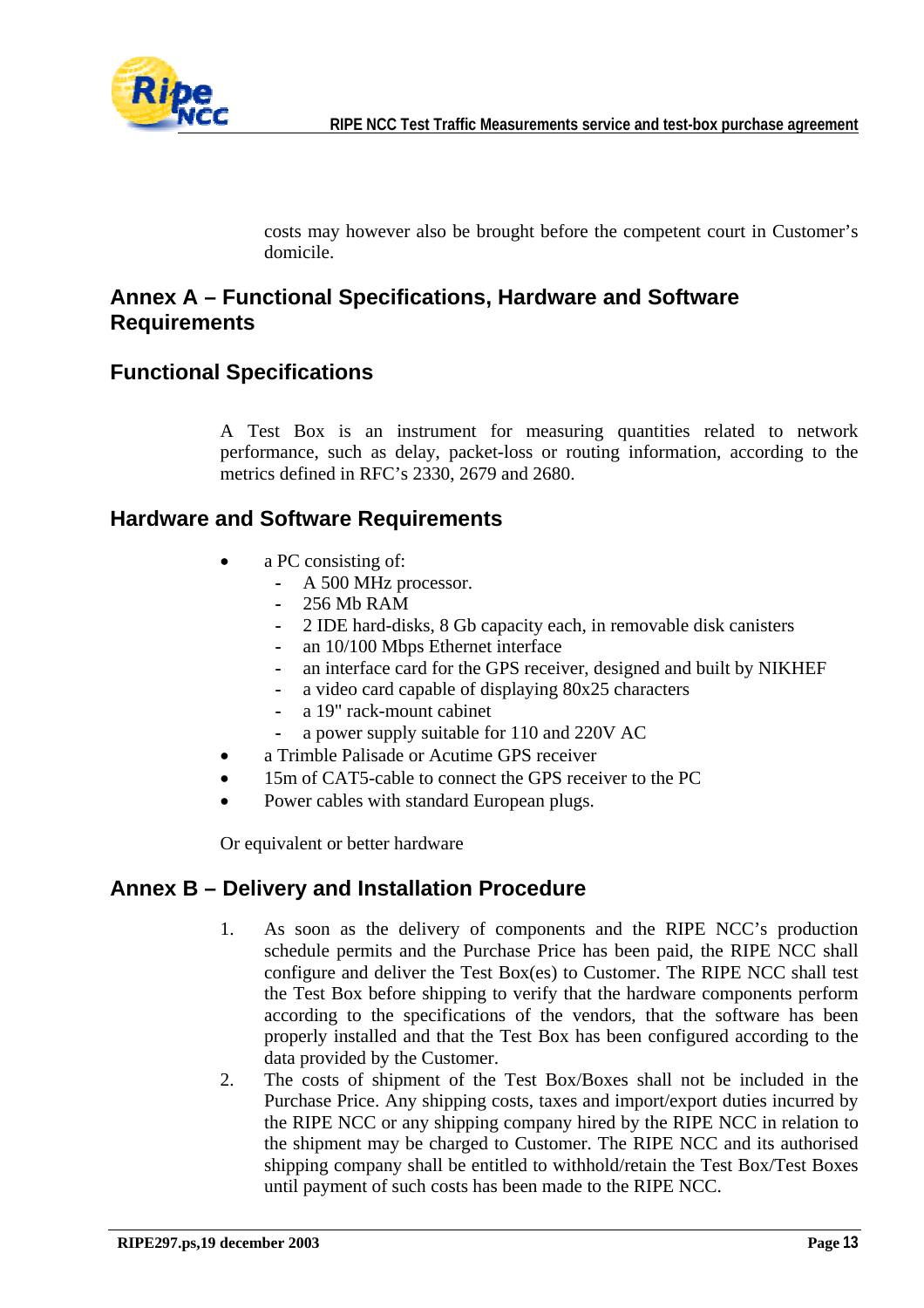

- 3. Customer shall install the Test Box in accordance with the Installation Document. Installation is at Customer's own responsibility and expense. Customer is responsible for the installation of cables and the setting up of other hardware such as routers or fire-walls required to operate the Test Box.
- 4. During a period of 90 days from the date of delivery of the Test Box, the RIPE NCC shall provide on request to Customer e-mail support ([tt-ops@ripe.net](mailto:tt-ops@ripe.net)) to help Customer with the installation of the Test Box. The initial response on an e-mail request for support shall be within one (1) working day after receipt of the e-mail by the RIPE NCC.
- 5. The RIPE NCC shall not provide on-site support. The parties may agree on additional arrangements for a RIPE NCC engineer to do a site-survey or support the installation against payment of a fee and reimbursement of travel costs.

#### **Annex C – Warranty, Repair and Replacement Procedure**

- 1. Customer notifies the RIPE NCC of a problem with the Test Box by e-mail [\(tt](mailto:tt-ops@ripe.net)[ops@ripe.net](mailto:tt-ops@ripe.net)). If the Test Box has been damaged during shipment, Customer also notifies the shipping company. The RIPE NCC shall reply via e-mail whether the problem is covered by the warranty and give instructions to Customer to solve the problem. Customer will follow the instructions.
- 2. If the problem cannot be solved by means of the instructions received from the RIPE NCC, Customer shall request the RIPE NCC by e-mail ([tt-ops@ripe.net](mailto:tt-ops@ripe.net)) to repair or replace the Test Box or a part thereof. RIPE NCC shall provide instructions to Customer on how to return the Test Box to RIPE NCC.
- 3. The costs of shipping the Test Box or part to the RIPE NCC and back to Customer shall be charged to Customer.
- 4. If Customer requests the RIPE NCC to repair or replace the Test Box or a part outside of the warranty, the RIPE NCC shall charge Customer the regular purchase price or the costs of repair, as well as the costs of shipment.
- 5. The RIPE NCC at its own initiative or at the request of Customer may undertake trouble-shooting together with the local contact person to detect defects of the CPU. The RIPE NCC decides if a Test Box has to be sent back for repair.
- 6. The RIPE NCC shall inform Customer by e-mail when the replaced or repaired Test Box or part will be delivered to Customer.

#### **Annex D – Local Management Procedure**

1. At least one of the technical contact persons indicated on the Contract Form shall be minimally available by telephone and e-mail (number and address described in Contract Form) from Monday to Friday (except public holidays) during normal regular business hours in order to solve problems in accordance with the procedure described in subsection 2.4 of the Installation Document.